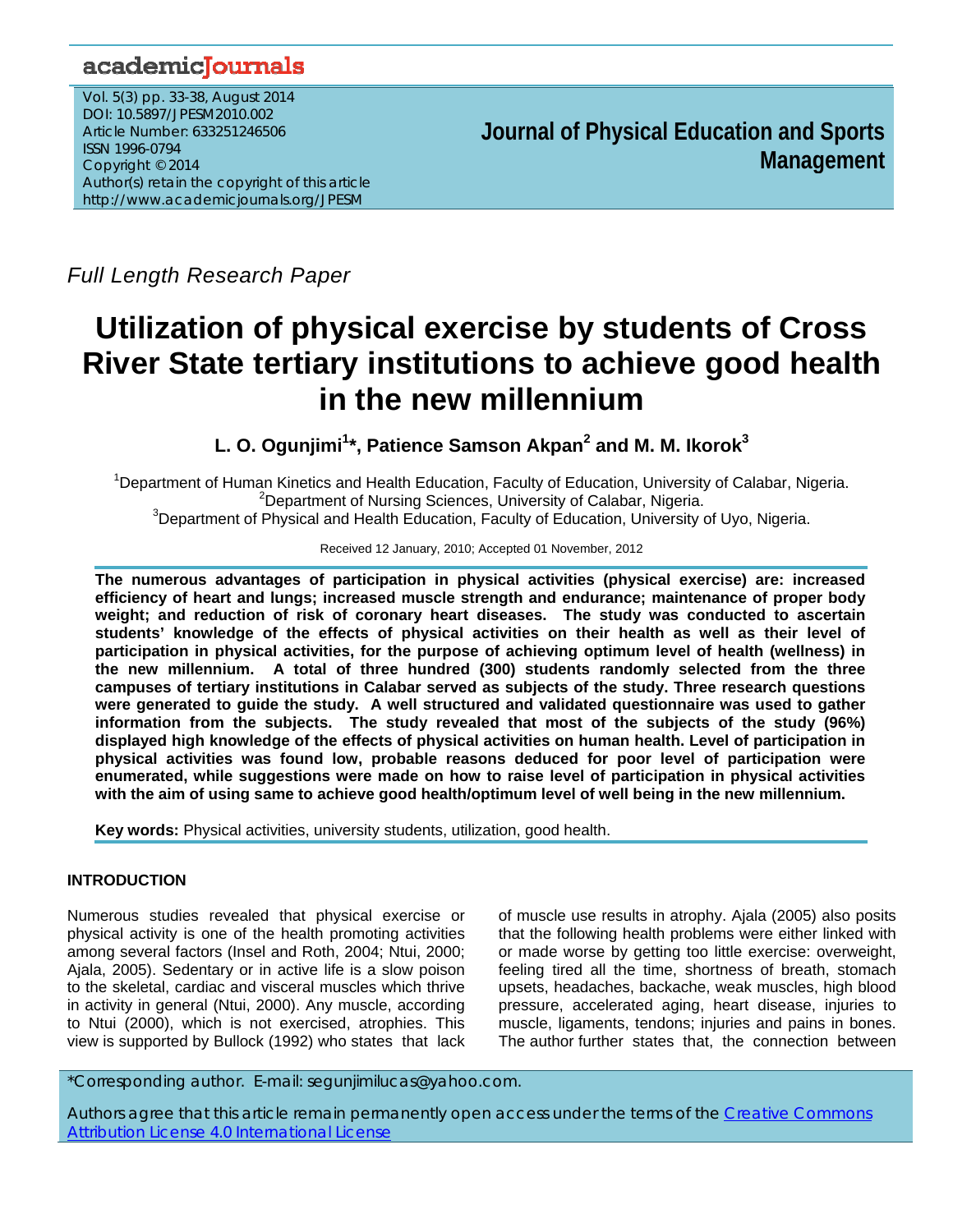this gloomy list of health problems and lack of exercise is simple. The body is like a finely tuned, complicated machine. If cared for, the different parts keep working well. If neglected, those parts get creaky and rusty. They break or get injured more easily. Therefore, it is obvious that exercise participation whether for competitive, recreation, fitness or rehabilitative purposes are in consonance with the health promotion and wellness goals of the present millennium.

The benefits of physical activity are well documented in literature (Kozier et al., 2004; Ntui, 2000; McGlynn, 1997; Ajala, 2005). The benefits of physical activities as revealed by a study of students in a large Midwestern University of which 77% participants exercised and their reasons were health, maintenance of fitness, stress reduction, enjoyment, and feeling good (Katrina, 2008). Actually, increased awareness of the health benefits of physical activity has led to increased recognition of the need for initiatives to reduce sedentary life styles (U. S. Department of Health and Human Services, 1996; American Heart Association, 1995).

According to Center for Disease Control (CDC, 1997), International Consensus Conference on Physical Activity Guidelines for Adolescents recommends that "all adolescents … be physically active daily, or nearly every day, as part of play, games, sports, work, transportation, recreation, physical education or planned exercise, in the context of family, school and community activities". Furthermore, "adolescents should engage in three or more sessions per week of activities that last 20 min or more at a time and that require moderate to vigorous levels of exertion" (Sallis and Patrick, 1994).

Despite the benefits, research still indicates that participation in physical activities is low. Moreover, CDC (1996) notes that although children and adolescents are more physically active than adults, many young people do not engage in moderate or vigorous physical activity at least 3 days in a week. Indeed a study among students of Ohio State University Columbus revealed that 52% of the students were physically inactive and 31% had exercised regularly for six months or longer while 17% had exercised regularly for less than six months (Society for the Advancement of Education, 2001). According to the author "the steepest decline in the number of people who are involved in physical activity occurs during adolescence and early adulthood.

University students in Nigeria find themselves in a precarious situation where regular physical activity is not built into the academic programme. Inactive lifestyle has become a threat to several students. This is because university students are faced with long hours of cogitation, listening to lectures, reading in libraries, and browsing on computers. Moreover, emphasis is placed on producing sport talented groups who can win laurels for the institution not only in Nigeria but elsewhere (Okunbor and Agubuike, 2007). There are serious concerns raised by several international bodies (WHO,

UNESCO, IOC, CDC and others) on insufficient amount of appropriate physical and wellness activities (WHO, 2000; Okunbor and Agubuike, 2007). The level of participation of such students is not always governed by choice but often by unequal access to opportunities. Many students of South- South Zone of Nigeria tertiary institutions of which Calabar is located are deprived of living active lifestyles because they have limited physical, human and financial resources.

Low participation in exercise among university students is attributed to barriers such as; lack of knowledge, motivation, time and social support, laziness, perceived lack of safety, fear of injury or health problem, and lack of self-confidence among others (Katrina, 2008; Society for the Advancement of Education, 2001). Studies have indicated the structured wellness programmes can improve university students' attitude towards physical activity/exercise (Mack and Shaddox, 2004).

Urban planning, infrastructure development, schools, the workplace, government at all levels and sporting organisations all have an impact on people's willingness and capacity to engage in regular physical activity. Indeed, individuals can sustain a regular regime of moderate physical activity if it is incorporated into their daily routine. Promoting walking or cycling to work or school or creating urban and regional environments that are considered safe and promote walkability can therefore achieve significant long-term growth in the level of physical activity in the community.

Consequently, this study was undertaken to ascertain the students' level of knowledge of benefits of physical activities on their health, their level of participation in physical activities as well as to identify barriers to physical activities, which can hinder achievement of optimum health in the new millennium. Optimum level of health implies high level wellness of which regular physical activity is one of the factors that influence its. Wellness means optimum health and vitality, encompassing physical, emotional, intellectual, spiritual, interpersonal, social and environmental wellbeing (Insel and Koth, 2004). Three research questions were generated to help guide the study. The study therefore attempted to answer the following questions.

1. How adequate is the knowledge of students of tertiary institutions on the benefits derivable from physical activities?

2. What is the level of participation in physical activities among students in Cross River State tertiary institution? 3. What are the barriers militating against the students' participation in regular exercise (physical activity)?

#### **METHODS AND PROCEDURE**

The population of the study consisted of all students in tertiary institutions in Cross River State. The university campuses in Calabar were chosen because of large concentration of students.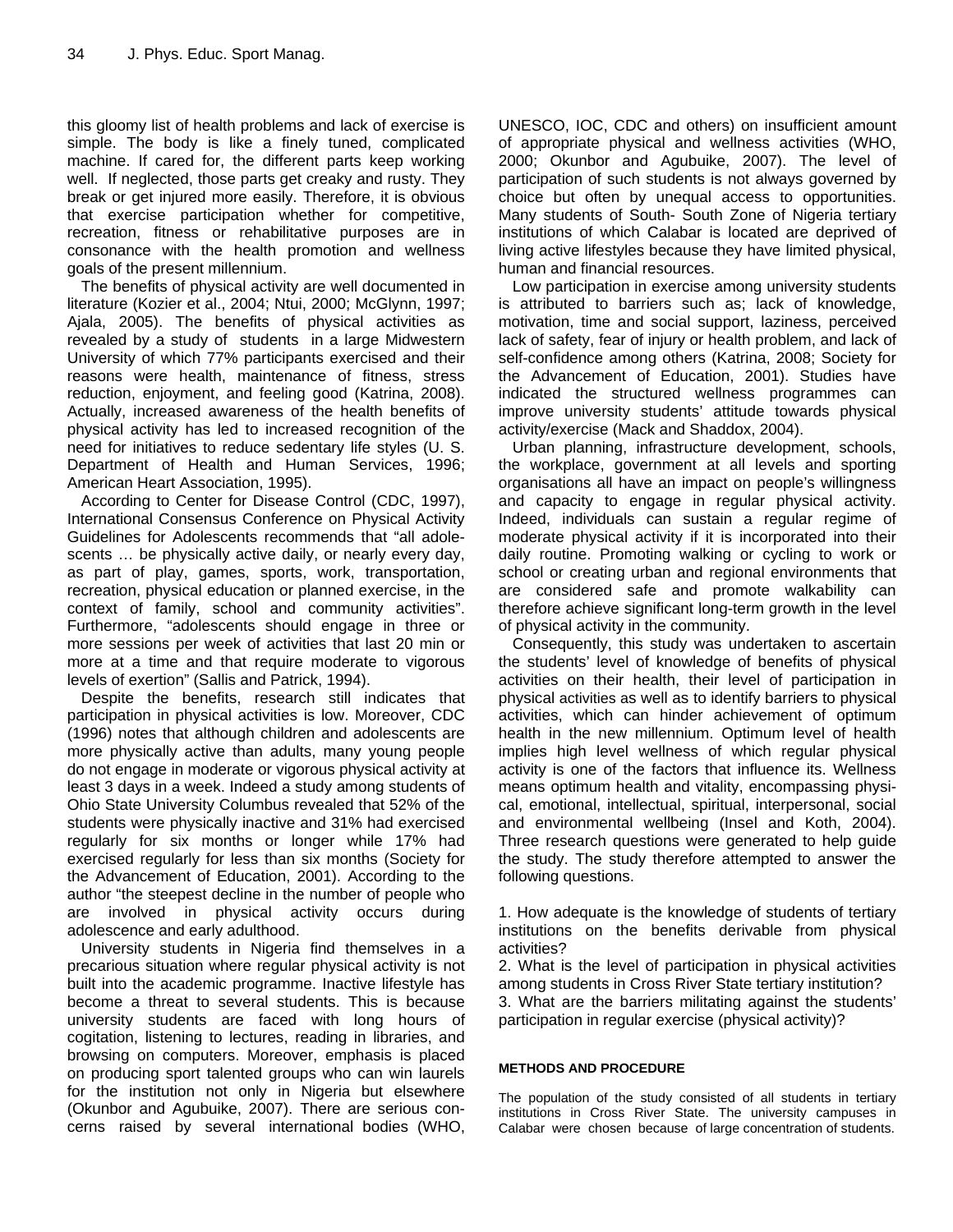**Table 1.** Knowledge of the benefits of exercise or physical activity among students of tertiary institutions in Cross River State, Nigeria.

| Item                                                                            | <b>Response</b> |                   |  |
|---------------------------------------------------------------------------------|-----------------|-------------------|--|
|                                                                                 | Knowledgeable   | Not knowledgeable |  |
| Physical activity is any form of physical exertion                              | 286             | 14                |  |
| Exercise/physical activity can enhance mother's health                          | 299             | 1                 |  |
| Exercise/physical activity helps to promote social activities                   | 295             | 5                 |  |
| Physical activity should last for at least 30 min per day                       | 288             | 12                |  |
| At least physical activity should be done three (3) times per week              | 287             | 13                |  |
| Increased duration and intensity of physical activity is beneficial to the body | 290             | 10                |  |
| Physical activity prevent high blood pressure                                   | 289             | 11                |  |
| Physical activity prevents people from being Isolated                           | 284             | 16                |  |
| Physical activity prevents obesity                                              | 293             | 7                 |  |
| Physical activity prevents heart diseases                                       | 285             | 15                |  |
| Physical activity is necessary to prevent diseases of the joints                | 295             | 5                 |  |
| Physical activity makes the bones to be strong                                  | 295             | 5                 |  |
| Exercise promotes appetite                                                      | 287             | 13                |  |
| Blood supply to the body is stimulated by physical activity                     | 294             | 6                 |  |
| Physical activity reduces mental tension                                        | 289             | 11                |  |
| Physical activity if not regularly done leads to body pains                     | 272             | 28                |  |
| Physical activity enhances general health                                       | 293             | 7                 |  |
| Physical activity prevents constipation                                         | 282             | 18                |  |
| Physical activity prevents the formation of kidney stones                       | 277             | 23                |  |
| Even when one is sick a level of physical activity is necessary                 | 287             | 13                |  |
| Watching television is not a means of physical activity                         | 281             | 19                |  |
| Total                                                                           | 6,048 (96%)     | 252 (4%)          |  |

Faculties not offering Physical and Health Education programme as a course of study were used. Ten departments were sampled from the six faculties selected, and 300 students randomly selected from these departments (30 from each department) were used as subjects of the study.

A validated questionnaire was used as research instrument to collate information from subjects of the study. Trial testing was also conducted to assess the reliability of the research instrument. A reliability coefficient (r) of 0.85 was arrived at after comparing the results of the two trial tests; this was considered well enough for the study.

Five graduate students of physical and health education were trained to serve as research assistants to collect data from subjects of the study. Simple descriptive statistical analysis such as tables and percentage were sued to analyze the data collected for the study.

# **RESULTS**

One hundred and fifty nine (53%) of the respondents were males while the remaining one hundred and forty one (47%) were females. 83% of the respondents were between the ages of 21 and 35 while the remaining 17% were below the ages of 21. Two hundred and fifty eight (86%) of the students were singles, while 14% were married. 30% of the respondents were in their final year of study, 46% in third year, 15% in second year, while the remaining 9% were in the first year of study. Respondents who were from science-based departments were 39%, 15% come from social sciences, 46 from arts and humanities.

Twenty-one items (posers) were utilized to test the adequacy of the knowledge of students of tertiary institution in Cross River State on the benefits derivable from physical activities. Table 1 contains a detail assessment of the students' knowledge of the benefits of exercise. Ninety six percent of the respondents were knowledgeable on the benefits of physical exercise while 4% were not.

Table 2 contains information on the nature and level of physical activities the students are involved in. The majority of the respondents do no walk at least 2.8 km in 35 min per day; jog (59%); play football (53%), wash floor for at least 20 min or more, three times a week. Regarding what the respondents do as physical activity, 61.33% climb stair, dance (52%), shoot basket ball (62.33%), run (52.67%) and swim (60.33%) for the recommended periods. Generally, forty-six percent of the respondents participated in different physical exercise whereas 51% did not.

Respondents were asked to respond to the twelve-item posers. Table 3 contains their reactions to the issues raised regarding the barriers to participation in physical activity. 78% of the respondents attested lack of awareness on the benefits of physical activity as a barrier, while 87.33% claimed that they cannot participate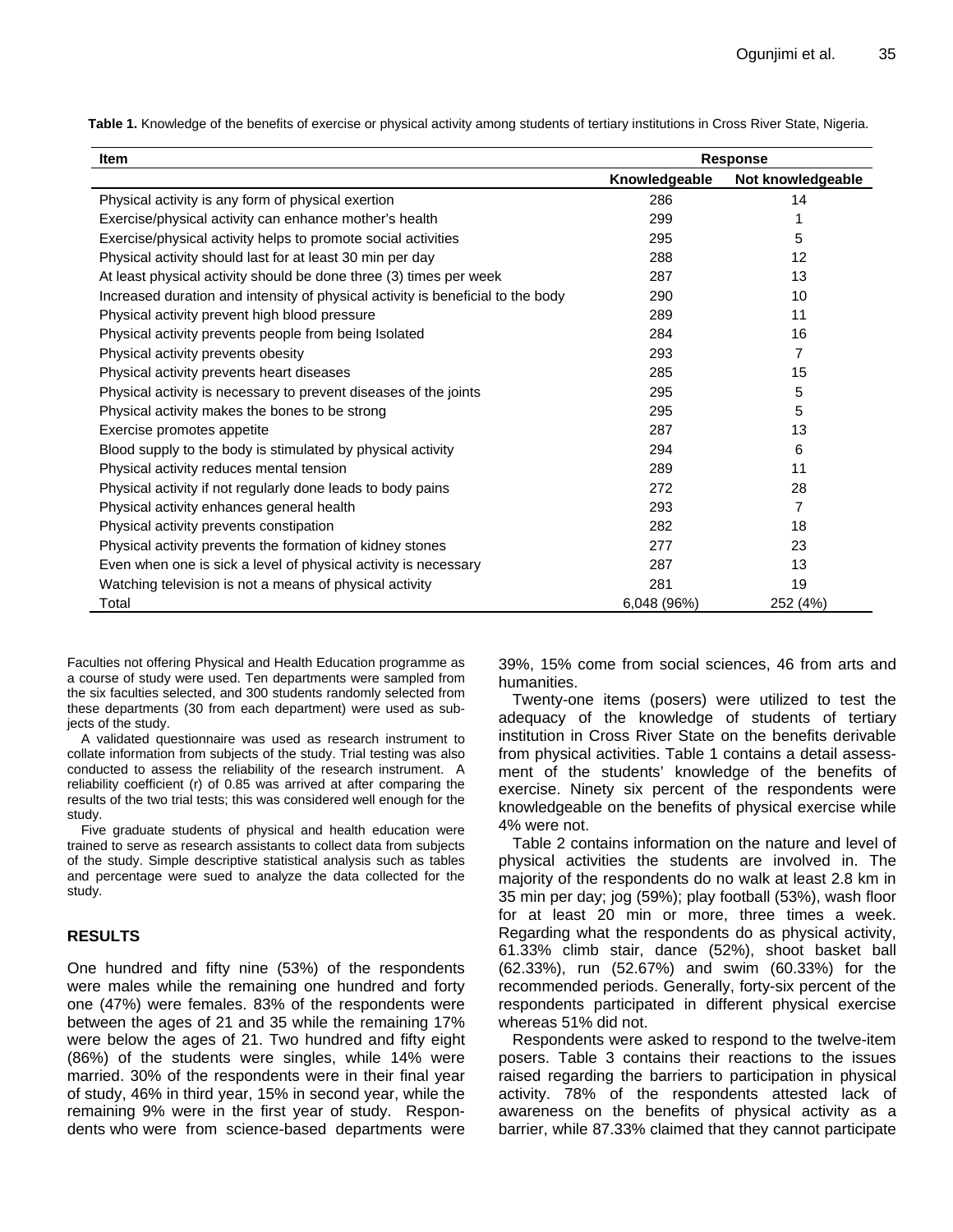| <b>Item</b>                                                          | <b>Response</b> |             |             |
|----------------------------------------------------------------------|-----------------|-------------|-------------|
|                                                                      | <b>Yes</b>      | No          | No response |
| I take bike or taxi to school even when I live near the campus       | 84 (28)         | 213 (71)    | 3(1)        |
| I hate trekking because it is stressful                              | 61 (20.33)      | 236 (78.66) | 3(1)        |
| Intra campus transportation reduces my stress of trekking            | 212 (70.67)     | 81 (27)     | 7(2.33)     |
| I hate to take lectures upstairs because climbing is very stressful  | 75 (25)         | 216 (72)    | 9(3)        |
| I work at least 2.8 km in 35 min per day                             | 131 (43.67)     | 161 (53.67) | 8(2.66)     |
| I climb stairs for at least 15 min per day                           | 184 (61.33)     | 113 (37.67) | 3(1)        |
| I dance at least 30 min 3 times per week                             | 156 (52)        | 140 (46.67) | 4(1.33)     |
| I jog at least 30 min three times per week                           | 116 (38.67)     | 177 (59)    | 22 (7.33)   |
| I play football at least for 40 min 3 times in a week                | 138 (46)        | 159 (53)    | 3(1.33)     |
| I shoot basket in basket ball at least 30 min 3 times a day          | 187 (62.33)     | 108 (36)    | 5(1.67)     |
| I skip with rope at least for 15 min per day                         | 149 (49.67)     | 123(41)     | 28 (9.33)   |
| I run 2.5 km in 15 min per day                                       | 158 (52.67)     | 135 (45)    | 7(2.33)     |
| I do swimming at least for 20 min 3 times per week                   | 181 (60.33)     | 107 (35.67) | 12 (4.00)   |
| I wash floor for at least 40 to 60 min for at least 3 times per week | 131 (43.67)     | 164 (54.67) | 5(1.66)     |
| I watch television as a means of physical activity.                  | 114 (38)        | 177 (59)    | 9(3)        |
| Total                                                                | 2077 (46%)      | 2310 (51%)  | 104 (3%)    |

**Table 2.** Practice (participation) of exercise/physical activity by students in tertiary institutions in Cross River State, Nigeria.

\*Figures in parentheses are percentages.

in physical exercise. 77.33% of the respondents did not have the skill and 67.33% did not have money for transportation to appropriate facility; 67.33 were afraid of injury. Generally, the results showed that 61% accepted that the listed barriers hindered them from participating in physical exercise while 38% said it was untrue.

# **FINDINGS AND DISCUSSION**

The general aim of the study was to ascertain the students' level of knowledge of benefits of physical activities on their health, their level of participation in physical activities as well as to identify barriers to physical activities, which can hinder achievement of optimum health in the new millennium. The result in Table 1 showed that a high percentage of the respondents were knowledgeable on the benefits of exercise against a small proportion who was not knowledgeable. These results may be related to the fact that Physical Education is taught as a subject from primary school to the junior secondary school level. These results support Katrina (2008) that university students exercised for health, maintenance of fitness, stress reduction enjoyment and feeling good.

Some of the benefits documented in literature include: increased efficiency of heart and lungs: increased muscle strength and endurance, maintenance of proper body weight, reduction of the risk of coronary heart diseases including psychological and social benefits (Kozier et al., 2004; Ntui, 2000; McGlynn, 1997; Ajala, 2005). The knowledge on the benefits of exercise is important because lack of knowledge portends doom. According to Ajala (2005), to change your own behaviour you must know what to do (knowledgeable). Therefore, students having good knowledge of the benefits of physical activities (exercise) implies that there is a positive step towards active life style.

Table 2 shows students in Cross River State Tertiary institutions participation in exercise (physical activity). The result indicated that the level of participation was 46% against 51%. Majority of the respondents do not walk, jog, play football, wash floor for at least 20 min or more, three times in a week. These results may be related to lack of scheduled time for these activities as part of the university programme. Students need time, less school work, more motivation, fewer commitment and training for physical activity as revealed in Katrina (2008)'s study. Regarding what the students do as physical activity, majority of the students climb stairs, dance, run, and swim for the recommended periods. Some of these results may be related to the fact that some of the lecture rooms are upstairs and most of the students run in order to get a seat since most of the lecture halls do not have enough seats. Secondly, dancing is a form of recreation and involves physical activity and most Nigerians enjoy it. The general level of participation in physical activity is low if students are to benefit from physical activities. Nigerians have not imbibed the culture of regular physical activity; therefore, if our youths are to be encouraged lecturers, administrators and others who are involved in moulding the students need to show good example by engaging in exercise.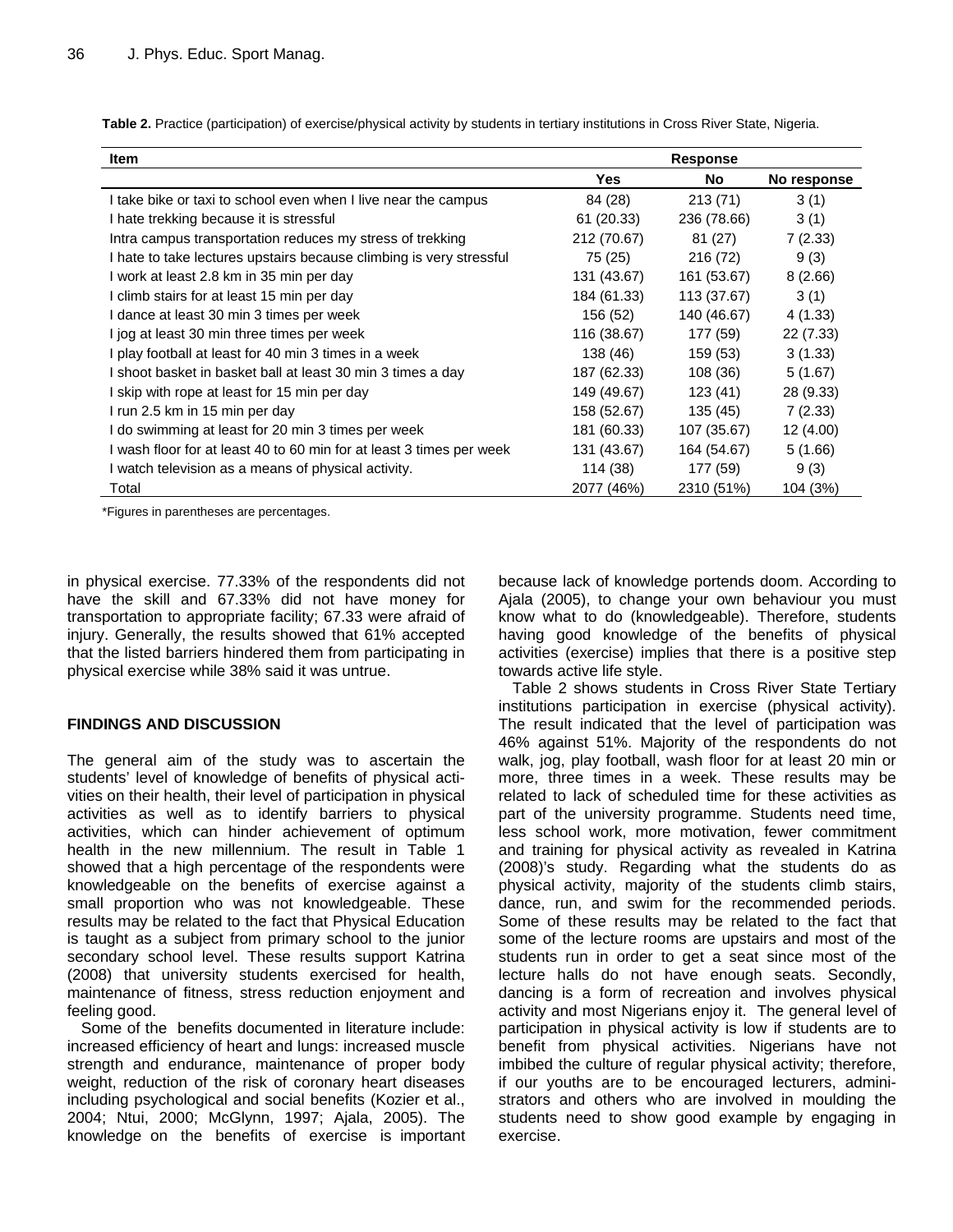**Table 3.** Barriers to participation in exercise (physical activity) among students of tertiary institutions in Cross River State, Nigeria.

| Items                                                                  | <b>Response</b> |               |             |
|------------------------------------------------------------------------|-----------------|---------------|-------------|
|                                                                        | True            | <b>Untrue</b> | No response |
| am not aware that physical activity is essential to health             | 234 (78)        | 62 (20.67)    | 4(1.33)     |
| I do not want to be injured                                            | 150 (50)        | 146 (48.67)   | 4(1.33)     |
| There are no guaranteed safety                                         | 139 (46.33)     | 154 (51.34)   | 7(2.33)     |
| I want to avoid health problems that can arise from exercise           | 177 (59)        | 121 (40.33)   | 2(0.67)     |
| don't think I can do exercise at all.                                  | 262 (87.33)     | 36(12)        | 2(0.67)     |
| do not have money to transport myself to the stadium                   | 202 (67.33)     | 96 (32)       | 2(0.67)     |
| There are no facilities for exercise in the campus                     | 176 (58.66)     | 117(39)       | 7(2.33)     |
| There are no professionals to design the programme                     | 174 (58)        | 124 (41.33)   | 2(2.33)     |
| There is no time                                                       | 138 (46)        | 159 (53)      | 3(1)        |
| There is no encouragement from the school authorities                  | 147 (49)        | 151 (50.33)   | 2(0.67)     |
| I do not have the skill to perform physical activities                 | 232 (77.33)     | 66 (22)       | 2(0.67)     |
| It is very costly to enroll in structured or planned physical activity | 170()           | 128()         | 2(0.67)     |
| Total                                                                  | 2201 (61%)      | 1360 (38%)    | 39 (1%)     |

\*Figures in parentheses are percentages.

The result in Table 3 shows that lack of awareness was seen as a barrier to participation in physical activity. This may be related to the negative wording of the item on the questionnaire. The results of this study had attested to high knowledge on the benefits of physical exercise. Majority of the respondents also lacked confidence to engage in physical activity, lacked skill and would not like to be injured during physical activity. This may be related to lack of regular practice. Laziness, lack of motivation, lack of social support, and other priorities have been identified as barriers to university students' participation in physical activity (Katrina, 2008; Society for the Advancement of Education, 2001).

#### **CONCLUSION AND RECOMMENDATIONS**

The importance of exercise or physical activity in maintaining physical, psychological and social health cannot be overemphasized. Students need to be knowledgeable and also participate in exercise to derive the known benefits. In this study, it was concluded that students were knowledgeable about the benefit of exercise, the level of participation was low and the level of barriers identified by students was high.

Based on the findings in this study, it is recommended that:

i) Regular sporting activities should be held between faculties, departments and others.

ii) Facilities and equipment should be provided for physical activity.

iii) Time should be created for students to participate in exercise.

iv) Students should be encouraged to walk as a way of

life.

### **Conflict of Interests**

The authors have not declared any conflict of interests.

#### **REFERENCES**

- Ajala J (2005). Health education in wellness and sickness: This day, this age. An Inaugural lecture delivered at the University of Ibadan, Ibadan.
- American Heart Association (1995). Strategic plan for promoting physical activity. Dallas: American Heart Association.
- Bullock BL (1992). Cellular dynamics. In: B.L Bullock, & P. P. Rosendahl Pathophysiology Adaptations and alteration in function (pp3-27). Philadelphia: J. B. Lippincott Company.
- Centre for Disease control and Prevention (CDC) (1997). Guidelines for school and community programmes to promote life-long physical activity among young people. Atlanta: Epidemiology Programme Office, CDC Public Health Service, U. S. Department of Health and Human Services.
- Insel PM, Roth WT (2004). Core concepts in health.  $(9<sup>th</sup>$  ed.). New York: Mc Graw Hill.
- Katrina J (2008). New study shows lack of motivation is a top reason college student don't exercise. http://www.associatedcontent.com/article/1092744/new study-studyshows-lack-ofmotivationpg1&2.html?cat4.
- Kozier B, Erb G, Berman A, Snyder S (2004). Fundamentals of nursing  $(7<sup>th</sup>$  ed.). New Jersey: Pearson Education International.
- Mack MG, Shaddox LA (2004). Changes in short-termattitudes toward physical activity and exercise of university personal wellness students. Col. Stud. J. 38(4):587.
- McGlynn G (1997). Dynamics of fitness a practical approach.  $(2^{nd}$  ed.). Iowa: W. C. Brown Publishers.
- Ntui EP (2000). Aerobics and prolonged intensive studies for secondary and tertiary institutions. Calabar: University of Calabar Press.
- Okunbor AO, Agwubike EO (2007). University student-recreationist's perception on the interplay of leisure and wellness as avenues for promoting the Millennium fitness goals. J. Int. Council Health Phys.